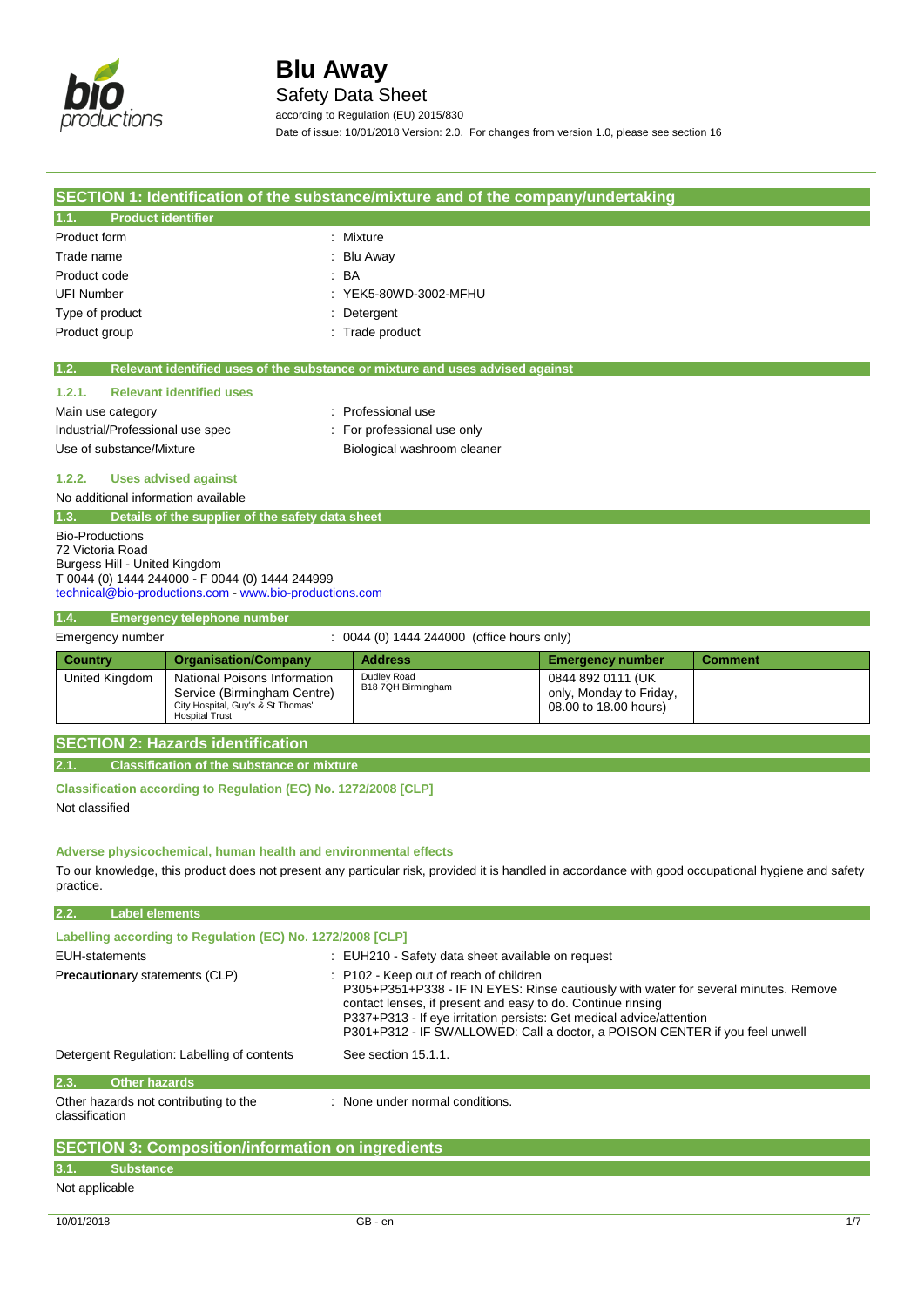Safety Data Sheet

according to Regulation (EU) 2015/830

**3.2. Mixture**

| <b>Name</b> | <b>Product identifier</b>                                              | $\frac{9}{6}$ | <b>Classification according to</b><br><b>Regulation (EC) No.</b><br>1272/2008 [CLP] |
|-------------|------------------------------------------------------------------------|---------------|-------------------------------------------------------------------------------------|
| CITRIC ACID | (CAS No) 5949-29-1<br>(EC no) 201-069-1<br>(REACH-no) 01-2119457026-42 | - 3           | Eye Irrit. 2, H319                                                                  |

Full text of H-statements: see section 16

| <b>SECTION 4: First aid measures</b>                                        |                                                                                                                                                                |
|-----------------------------------------------------------------------------|----------------------------------------------------------------------------------------------------------------------------------------------------------------|
| <b>Description of first aid measures</b><br>4.1.                            |                                                                                                                                                                |
| First-aid measures general                                                  | Never give anything by mouth to an unconscious person.                                                                                                         |
| First-aid measures after inhalation                                         | Remove person to fresh air and keep comfortable for breathing.                                                                                                 |
| First-aid measures after skin contact                                       | Wash skin with plenty of water.                                                                                                                                |
| First-aid measures after eye contact                                        | Rinse eyes with water as a precaution.                                                                                                                         |
| First-aid measures after ingestion                                          | Rinse mouth. Do NOT induce vomiting. Call a POISON CENTER or doctor/physician if you feel                                                                      |
|                                                                             | unwell.                                                                                                                                                        |
| 4.2.<br>Most important symptoms and effects, both acute and delayed         |                                                                                                                                                                |
| Symptoms/injuries                                                           | : Not expected to present a significant hazard under anticipated conditions of normal use.                                                                     |
| Symptoms/injuries after inhalation                                          | None under normal use.                                                                                                                                         |
| Symptoms/injuries after skin contact                                        | May cause slight irritation.                                                                                                                                   |
| Symptoms/injuries after eye contact                                         | May cause slight irritation.                                                                                                                                   |
| Symptoms/injuries after ingestion                                           | May cause irritation to the digestive tract.                                                                                                                   |
| Chronic symptoms                                                            | Not expected to present a significant hazard under anticipated conditions of normal use.                                                                       |
| 4.3.                                                                        | Indication of any immediate medical attention and special treatment needed                                                                                     |
| Treat symptomatically.                                                      |                                                                                                                                                                |
| <b>SECTION 5: Firefighting measures</b>                                     |                                                                                                                                                                |
| <b>Extinguishing media</b><br>5.1.                                          |                                                                                                                                                                |
| Suitable extinguishing media                                                | : Use extinguishing agent suitable for surrounding fire. Dry powder. Foam. Carbon dioxide.                                                                     |
|                                                                             | Water spray.                                                                                                                                                   |
| 5.2.<br>Special hazards arising from the substance or mixture               |                                                                                                                                                                |
| Fire hazard                                                                 | : Not flammable.                                                                                                                                               |
| <b>Explosion hazard</b>                                                     | Product is not explosive.                                                                                                                                      |
| Reactivity in case of fire                                                  | Stable under normal conditions.                                                                                                                                |
| Hazardous decomposition products in case of<br>fire                         | : Toxic fumes may be released.                                                                                                                                 |
| <b>Advice for firefighters</b><br>5.3.                                      |                                                                                                                                                                |
| Firefighting instructions                                                   | Exercise caution when fighting any chemical fire.                                                                                                              |
| Protection during firefighting                                              | Do not attempt to take action without suitable protective equipment. Self-contained breathing                                                                  |
|                                                                             | apparatus. Complete protective clothing.                                                                                                                       |
| <b>SECTION 6: Accidental release measures</b>                               |                                                                                                                                                                |
| Personal precautions, protective equipment and emergency procedures<br>6.1. |                                                                                                                                                                |
| 6.1.1.<br>For non-emergency personnel                                       |                                                                                                                                                                |
| Emergency procedures                                                        | : Ventilate spillage area.                                                                                                                                     |
|                                                                             |                                                                                                                                                                |
| 6.1.2.<br>For emergency responders                                          |                                                                                                                                                                |
| Protective equipment                                                        | : Do not attempt to take action without suitable protective equipment. For further information<br>refer to section 8: "Exposure controls/personal protection". |
| 6.2.<br><b>Environmental precautions</b>                                    |                                                                                                                                                                |
| Avoid release to the environment.                                           |                                                                                                                                                                |
| Methods and material for containment and cleaning up<br>6.3.                |                                                                                                                                                                |
| For containment                                                             | : Collect spillage.                                                                                                                                            |
| Methods for cleaning up                                                     | : Take up liquid spill into absorbent material.                                                                                                                |
| Other information                                                           | Dispose of materials or solid residues at an authorized site.                                                                                                  |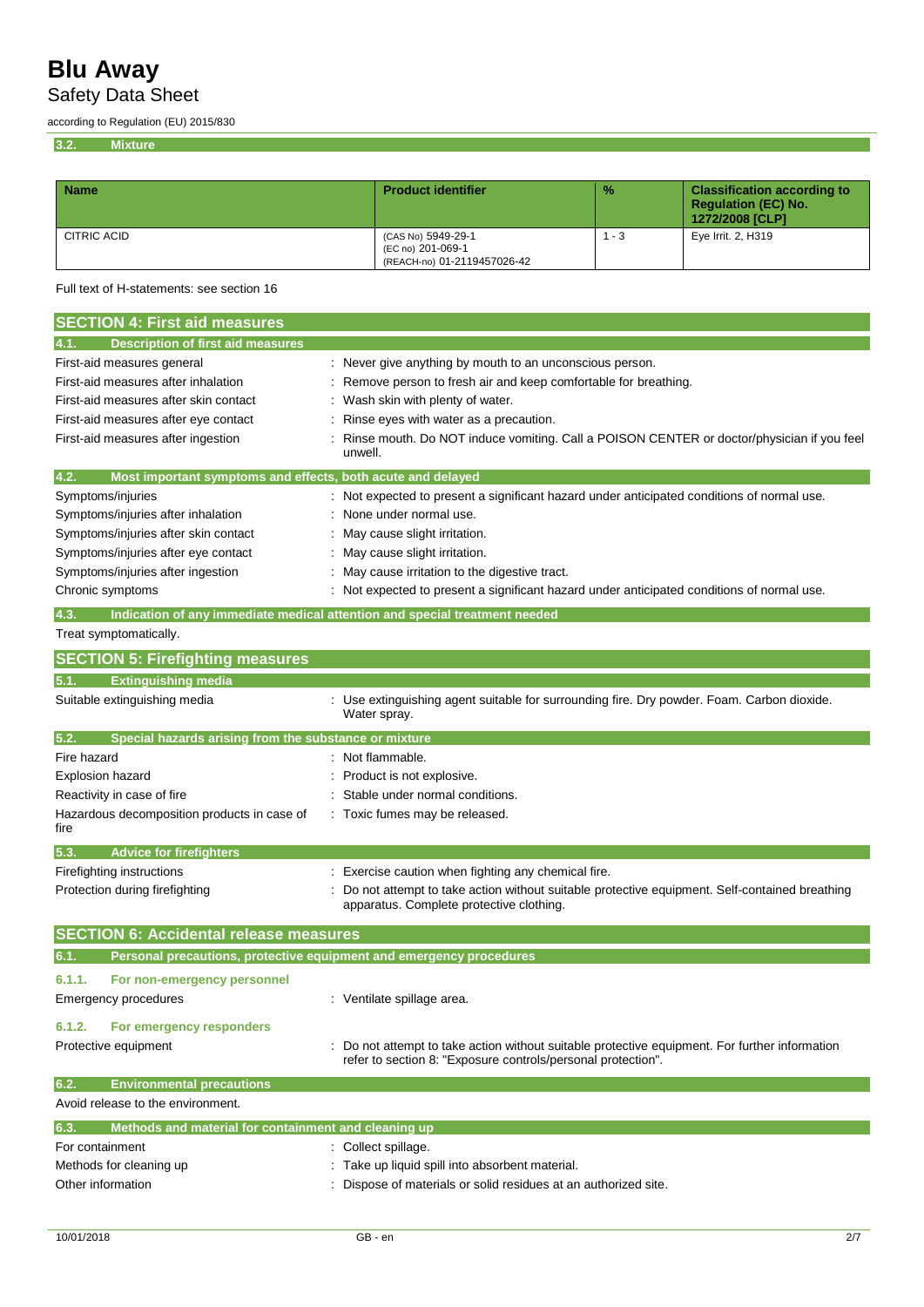### Safety Data Sheet

according to Regulation (EU) 2015/830

### **6.4. Reference to other sections**

For further information refer to section 13. For further information refer to section 8: "Exposure controls/personal protection".

| <b>SECTION 7: Handling and storage</b>                               |                                                                                                           |
|----------------------------------------------------------------------|-----------------------------------------------------------------------------------------------------------|
| 7.1.<br><b>Precautions for safe handling</b>                         |                                                                                                           |
| Precautions for safe handling                                        | : Ensure good ventilation of the work station. Wear personal protective equipment.                        |
| Hygiene measures                                                     | Do not eat, drink or smoke when using this product. Always wash hands after handling the<br>÷<br>product. |
| 7.2.<br>Conditions for safe storage, including any incompatibilities |                                                                                                           |
| Storage conditions                                                   | : Store in a well-ventilated place. Keep cool.                                                            |
| Storage area                                                         | : Store in a well-ventilated place.                                                                       |
| Special rules on packaging                                           | Keep only in original container.                                                                          |
| 7.3.<br>Specific end use(s)                                          |                                                                                                           |

No additional information available

### **SECTION 8: Exposure controls/personal protection**

#### **8.1. Control parameters**

No additional information available

### **8.2. Exposure controls**

### **Appropriate engineering controls:**

Ensure good ventilation of the work station.

### **Hand protection:**

Protective gloves

### **Eye protection:**

Safety glasses

### **Skin and body protection:**

Wear suitable protective clothing

### **Respiratory protection:**

In case of insufficient ventilation, wear suitable respiratory equipment

#### **Environmental exposure controls:**

Avoid release to the environment.

| <b>SECTION 9: Physical and chemical properties</b>            |                     |  |
|---------------------------------------------------------------|---------------------|--|
| 9.1.<br>Information on basic physical and chemical properties |                     |  |
| Physical state                                                | $:$ Liquid          |  |
| Colour                                                        | Blue.<br>÷          |  |
| Odour                                                         | $:$ mint-like.      |  |
| Odour threshold                                               | : No data available |  |
| рH                                                            | $: 3.8 - 4.5$       |  |
| Relative evaporation rate (butyl acetate=1)                   | : No data available |  |
| Melting point                                                 | : Not applicable    |  |
| Freezing point                                                | : $< 0 °C$          |  |
| Boiling point                                                 | : $> = 100 °C$      |  |
| Flash point                                                   | : No data available |  |
| Auto-ignition temperature                                     | : No data available |  |
| Decomposition temperature                                     | : No data available |  |
| Flammability (solid, gas)                                     | : Not applicable    |  |
| Vapour pressure                                               | No data available   |  |
| Relative vapour density at 20 °C                              | : No data available |  |
| Relative density                                              | No data available   |  |
| Density                                                       | $: \approx 1.02$    |  |
| Solubility                                                    | Soluble in water.   |  |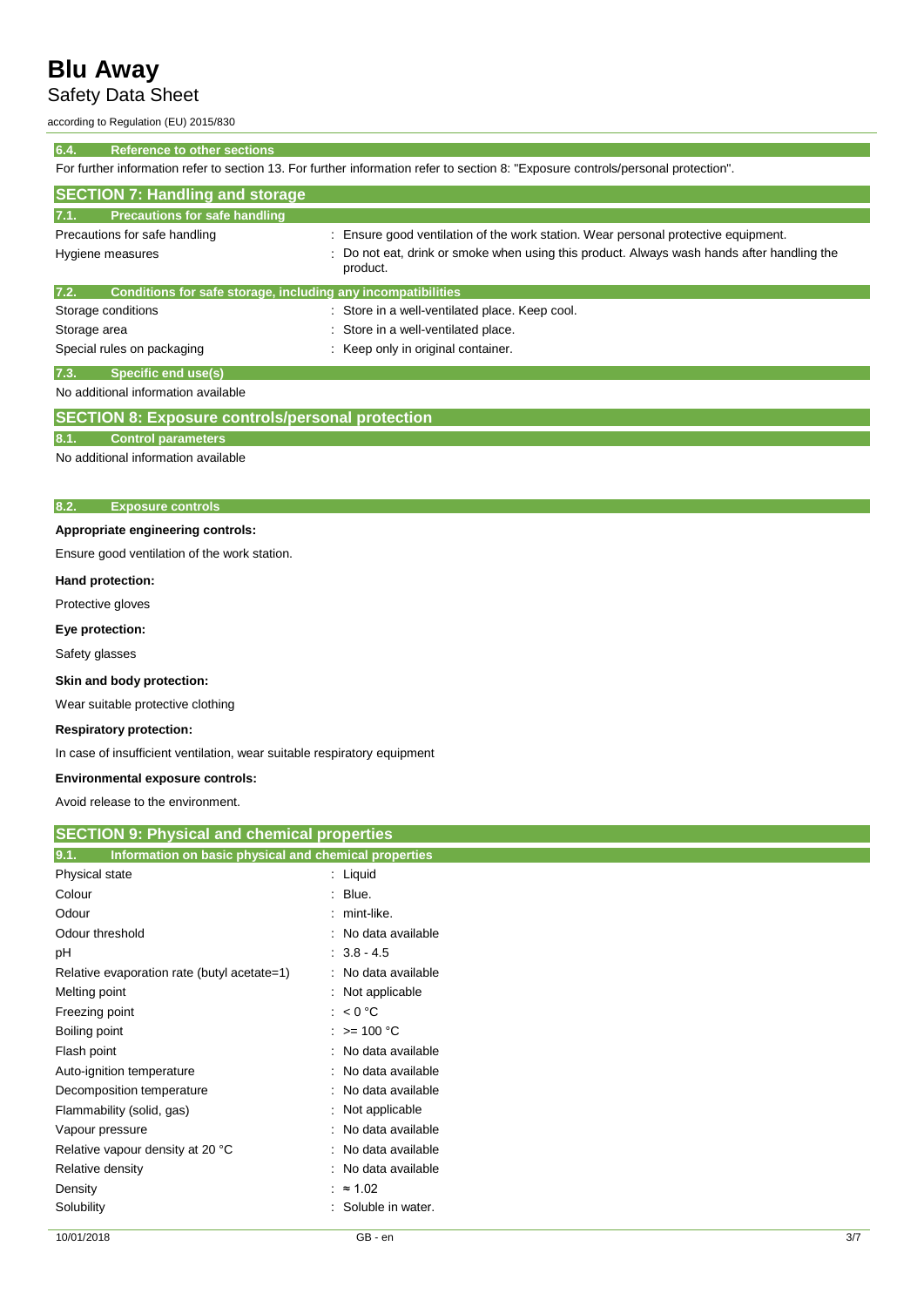### **Blu Away** Safety Data Sheet

according to Regulation (EU) 2015/830

| Log Pow                     | : No data available |
|-----------------------------|---------------------|
| Viscosity, kinematic        | : No data available |
| Viscosity, dynamic          | $: 300 - 500$ mPa.s |
| <b>Explosive properties</b> | : No data available |
| Oxidising properties        | : No data available |
| <b>Explosive limits</b>     | : No data available |

### **9.2. Other information**

### No additional information available

| <b>SECTION 10: Stability and reactivity</b>                                        |
|------------------------------------------------------------------------------------|
| 10.1.<br><b>Reactivity</b>                                                         |
| The product is non-reactive under normal conditions of use, storage and transport. |
| 10.2.<br><b>Chemical stability</b>                                                 |
| Stable under normal conditions.                                                    |
| 10.3.<br><b>Possibility of hazardous reactions</b>                                 |
| No dangerous reactions known under normal conditions of use.                       |
| 10.4.<br><b>Conditions to avoid</b>                                                |
| None under recommended storage and handling conditions (see section 7).            |
| 10.5.<br>Incompatible materials                                                    |
| Oxidizing agent. Reducing agents.                                                  |
| 10.6.<br><b>Hazardous decomposition products</b>                                   |
| On burning: release of carbon monoxide - carbon dioxide.                           |

### **SECTION 11: Toxicological information**

### **11.1. Information on toxicological effects**

| Acute toxicity |
|----------------|
|                |

: Not classified (Based on available data, the classification criteria are not met)

| <b>CITRIC ACID (5949-29-1)</b>                        |                                                                                                                                  |
|-------------------------------------------------------|----------------------------------------------------------------------------------------------------------------------------------|
| LD50 oral rat                                         | 11700 mg/kg                                                                                                                      |
| LD50 dermal rat                                       | > 2000 mg/kg                                                                                                                     |
| Skin corrosion/irritation                             | Slightly irritant but not relevant for classification (Based on available data, the classification<br>٠<br>criteria are not met) |
|                                                       | pH: 3.8 - 4.5                                                                                                                    |
| Serious eye damage/irritation                         | : Not classified (Based on available data, the classification criteria are not met)                                              |
|                                                       | pH: 3.8 - 4.5                                                                                                                    |
| Respiratory or skin sensitisation                     | : Not classified                                                                                                                 |
| Germ cell mutagenicity                                | Not classified<br>÷.                                                                                                             |
| Carcinogenicity                                       | : Not classified                                                                                                                 |
| Reproductive toxicity                                 | : Not classified                                                                                                                 |
| Specific target organ toxicity (single exposure)      | Not classified<br>÷                                                                                                              |
| Specific target organ toxicity (repeated<br>exposure) | : Not classified                                                                                                                 |
| Aspiration hazard                                     | : Not classified                                                                                                                 |

| <b>SECTION 12: Ecological information</b> |                                                                                                                            |
|-------------------------------------------|----------------------------------------------------------------------------------------------------------------------------|
| 12.1.<br><b>Toxicity</b>                  |                                                                                                                            |
| Ecology - general                         | : The product is not considered harmful to aquatic organisms nor to cause long-term adverse<br>effects in the environment. |
| <b>CITRIC ACID (5949-29-1)</b>            |                                                                                                                            |
| LC50 fish 1                               | $440 - 706$                                                                                                                |
| EC50 Daphnia 1                            | 1535 mg/l                                                                                                                  |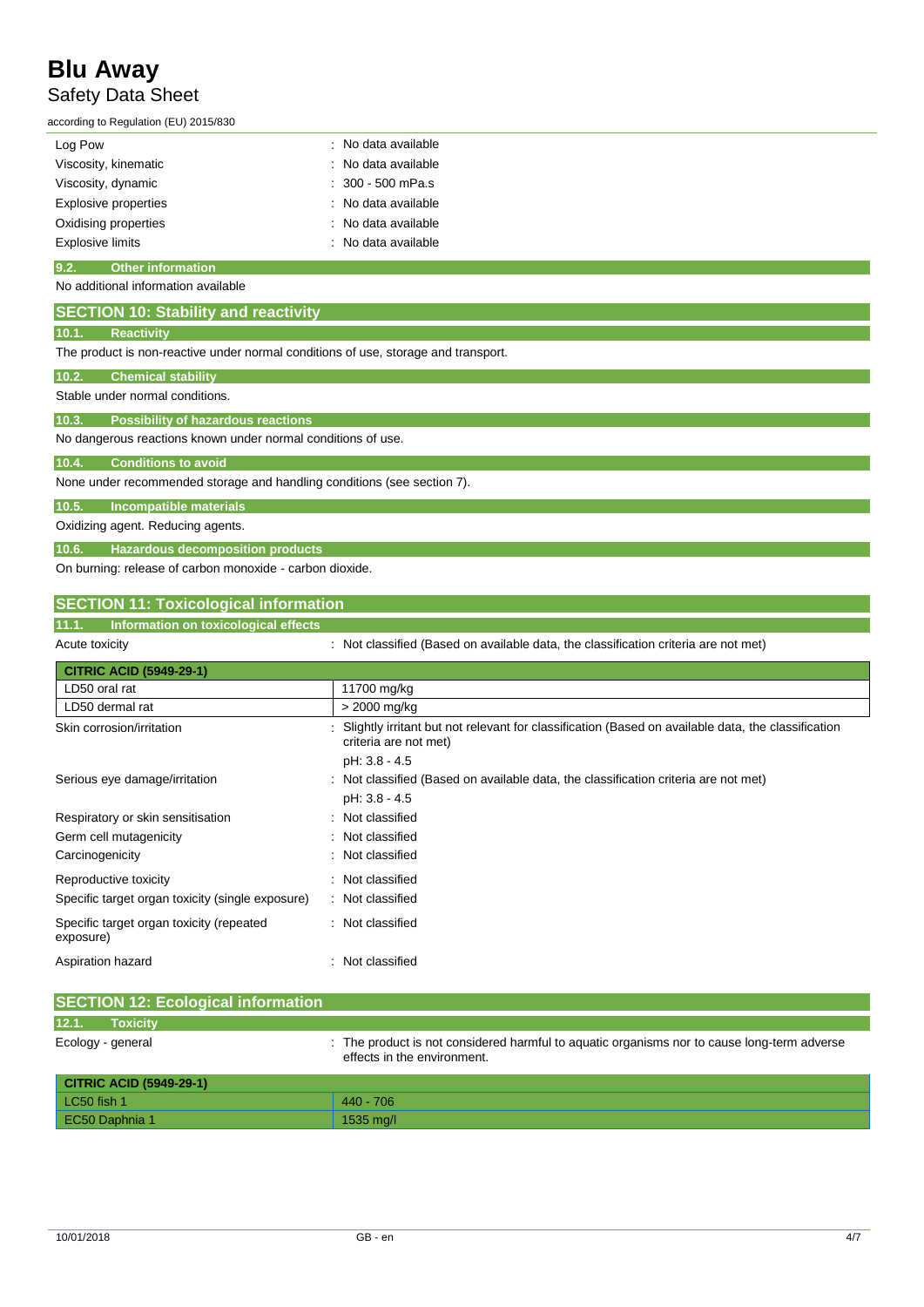### Safety Data Sheet

according to Regulation (EU) 2015/830

| 12.2.<br>Persistence and degradability             |                                                                                                                                                                                                                                                                                                                                                                                                  |
|----------------------------------------------------|--------------------------------------------------------------------------------------------------------------------------------------------------------------------------------------------------------------------------------------------------------------------------------------------------------------------------------------------------------------------------------------------------|
| <b>Blu Away</b>                                    |                                                                                                                                                                                                                                                                                                                                                                                                  |
| Persistence and degradability                      | The surfactant(s) contained in this preparation complies(comply) with the biodegradability<br>criteria as laid down in Regulation (EC) No. 648/2004 on detergents. Data to support this<br>assertion are held at the disposal of the competent authorities of the Member States and will<br>be made available to them, at their direct request or at the request of a detergent<br>manufacturer. |
| <b>Bioaccumulative potential</b><br>12.3.          |                                                                                                                                                                                                                                                                                                                                                                                                  |
| <b>Blu Away</b>                                    |                                                                                                                                                                                                                                                                                                                                                                                                  |
| Bioaccumulative potential                          | Not established.                                                                                                                                                                                                                                                                                                                                                                                 |
| <b>Mobility in soil</b><br>12.4.                   |                                                                                                                                                                                                                                                                                                                                                                                                  |
| No additional information available                |                                                                                                                                                                                                                                                                                                                                                                                                  |
| <b>Results of PBT and vPvB assessment</b><br>12.5. |                                                                                                                                                                                                                                                                                                                                                                                                  |
| No additional information available                |                                                                                                                                                                                                                                                                                                                                                                                                  |
| 12.6.<br><b>Other adverse effects</b>              |                                                                                                                                                                                                                                                                                                                                                                                                  |
| No additional information available                |                                                                                                                                                                                                                                                                                                                                                                                                  |
|                                                    |                                                                                                                                                                                                                                                                                                                                                                                                  |
| <b>SECTION 13: Disposal considerations</b>         |                                                                                                                                                                                                                                                                                                                                                                                                  |
| <b>Waste treatment methods</b><br>13.1.            |                                                                                                                                                                                                                                                                                                                                                                                                  |
| Regional legislation (waste)                       | : Disposal must be done according to official regulations.                                                                                                                                                                                                                                                                                                                                       |
| <b>SECTION 14: Transport information</b>           |                                                                                                                                                                                                                                                                                                                                                                                                  |
| In accordance with ADR / RID / IMDG / IATA / ADN   |                                                                                                                                                                                                                                                                                                                                                                                                  |
| 14.1. UN number                                    |                                                                                                                                                                                                                                                                                                                                                                                                  |
| UN-No. (ADR)                                       | Not applicable                                                                                                                                                                                                                                                                                                                                                                                   |
| UN-No. (IMDG)                                      | Not applicable                                                                                                                                                                                                                                                                                                                                                                                   |
| UN-No. (IATA)                                      | Not applicable                                                                                                                                                                                                                                                                                                                                                                                   |
| UN-No. (ADN)                                       | Not applicable                                                                                                                                                                                                                                                                                                                                                                                   |
| UN-No. (RID)                                       | : Not applicable                                                                                                                                                                                                                                                                                                                                                                                 |
| 14.2.<br><b>UN proper shipping name</b>            |                                                                                                                                                                                                                                                                                                                                                                                                  |
| Proper Shipping Name (ADR)                         | : Not applicable                                                                                                                                                                                                                                                                                                                                                                                 |
| Proper Shipping Name (IMDG)                        | Not applicable                                                                                                                                                                                                                                                                                                                                                                                   |
| Proper Shipping Name (IATA)                        | Not applicable                                                                                                                                                                                                                                                                                                                                                                                   |
| Proper Shipping Name (ADN)                         | Not applicable                                                                                                                                                                                                                                                                                                                                                                                   |
| Proper Shipping Name (RID)                         | : Not applicable                                                                                                                                                                                                                                                                                                                                                                                 |
| <b>Transport hazard class(es)</b><br>14.3.         |                                                                                                                                                                                                                                                                                                                                                                                                  |
| <b>ADR</b><br>Transport hazard class(es) (ADR)     | : Not applicable                                                                                                                                                                                                                                                                                                                                                                                 |
|                                                    |                                                                                                                                                                                                                                                                                                                                                                                                  |
| <b>IMDG</b>                                        |                                                                                                                                                                                                                                                                                                                                                                                                  |
| Transport hazard class(es) (IMDG)                  | : Not applicable                                                                                                                                                                                                                                                                                                                                                                                 |
|                                                    |                                                                                                                                                                                                                                                                                                                                                                                                  |
| <b>IATA</b>                                        |                                                                                                                                                                                                                                                                                                                                                                                                  |
| Transport hazard class(es) (IATA)                  | : Not applicable                                                                                                                                                                                                                                                                                                                                                                                 |
|                                                    |                                                                                                                                                                                                                                                                                                                                                                                                  |
| <b>ADN</b>                                         |                                                                                                                                                                                                                                                                                                                                                                                                  |
| Transport hazard class(es) (ADN)                   | : Not applicable                                                                                                                                                                                                                                                                                                                                                                                 |
| <b>RID</b>                                         |                                                                                                                                                                                                                                                                                                                                                                                                  |
| Transport hazard class(es) (RID)                   | : Not applicable                                                                                                                                                                                                                                                                                                                                                                                 |
|                                                    |                                                                                                                                                                                                                                                                                                                                                                                                  |
| 14.4.<br><b>Packing group</b>                      |                                                                                                                                                                                                                                                                                                                                                                                                  |
| Packing group (ADR)<br>Packing group (IMDG)        | : Not applicable<br>Not applicable                                                                                                                                                                                                                                                                                                                                                               |
| Packing group (IATA)                               | Not applicable                                                                                                                                                                                                                                                                                                                                                                                   |
| Packing group (ADN)                                | Not applicable                                                                                                                                                                                                                                                                                                                                                                                   |
| Packing group (RID)                                | : Not applicable                                                                                                                                                                                                                                                                                                                                                                                 |
| 10/01/2018                                         | GB - en<br>5/7                                                                                                                                                                                                                                                                                                                                                                                   |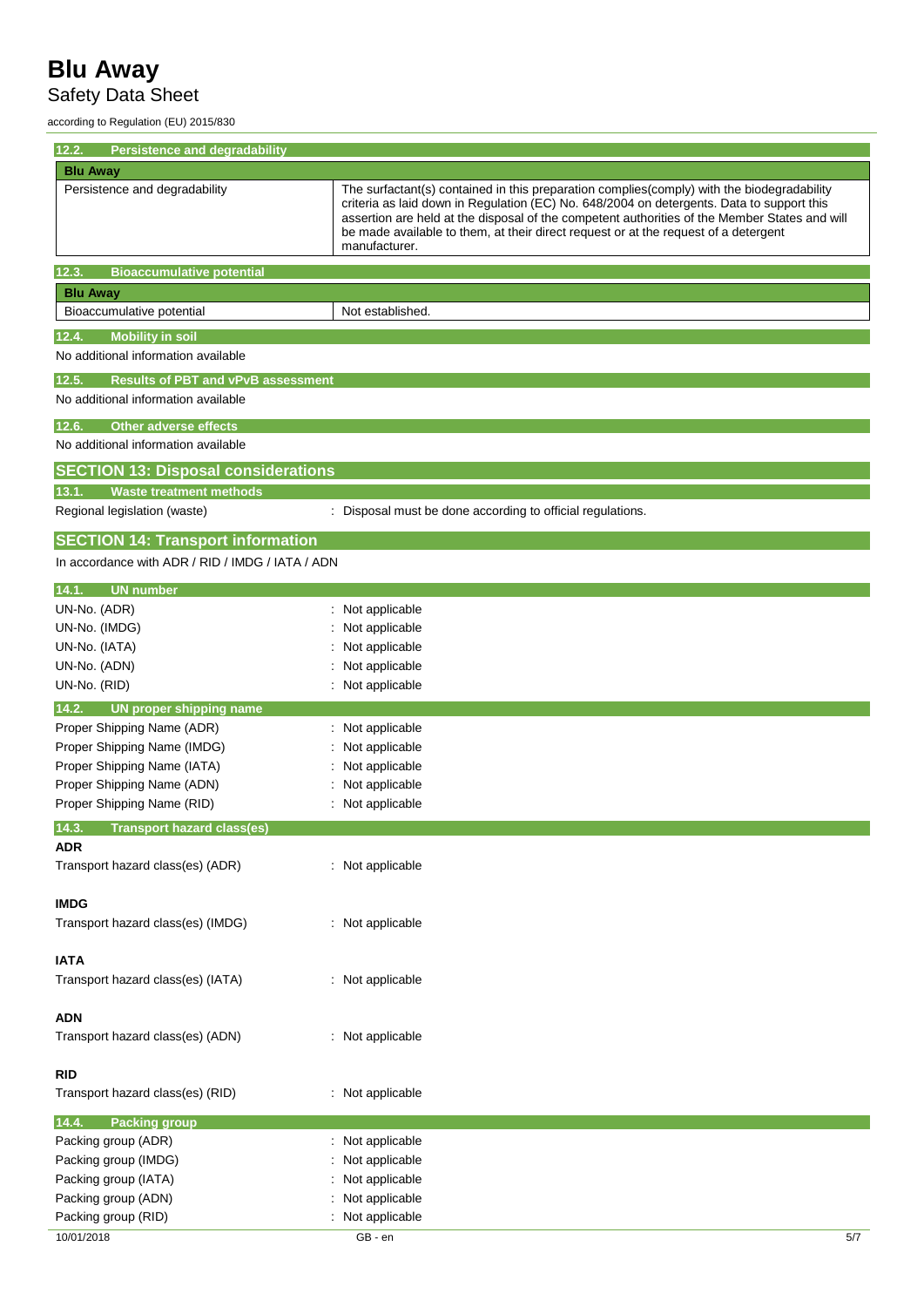### Safety Data Sheet

according to Regulation (EU) 2015/830

| 14.5.<br><b>Environmental hazards</b>                                                                        |                                          |
|--------------------------------------------------------------------------------------------------------------|------------------------------------------|
| Dangerous for the environment                                                                                | : No                                     |
| Marine pollutant                                                                                             | : No                                     |
| Other information                                                                                            | : No supplementary information available |
| 14.6.<br><b>Special precautions for user</b><br>- Overland transport<br>Not applicable<br>- Transport by sea |                                          |
| Not applicable                                                                                               |                                          |

**- Air transport** Not applicable

**- Inland waterway transport**

Not applicable

**- Rail transport**

Not applicable

**14.7. Transport in bulk according to Annex II of MARPOL and the IBC Code**

Not applicable

### **SECTION 15: Regulatory information**

**15.1. Safety, health and environmental regulations/legislation specific for the substance or mixture**

**15.1.1. EU-Regulations**

Contains no REACH substances with Annex XVII restrictions

Contains no substance on the REACH candidate list

Contains no REACH Annex XIV substances

### Allergenic fragrances > 0,01%:

HEXYL CINNAMAL

LINALOOL

### Detergent Regulation : Labelling of contents:

| Component             | %       |
|-----------------------|---------|
| non-ionic surfactants | $< 5\%$ |
| perfumes              |         |
| <b>HEXYL CINNAMAL</b> |         |
| LINALOOL              |         |

### **15.1.2. National regulations**

No additional information available

#### **15.2. Chemical safety assessment**

No chemical safety assessment has been carried out

### **SECTION 16: Other information**